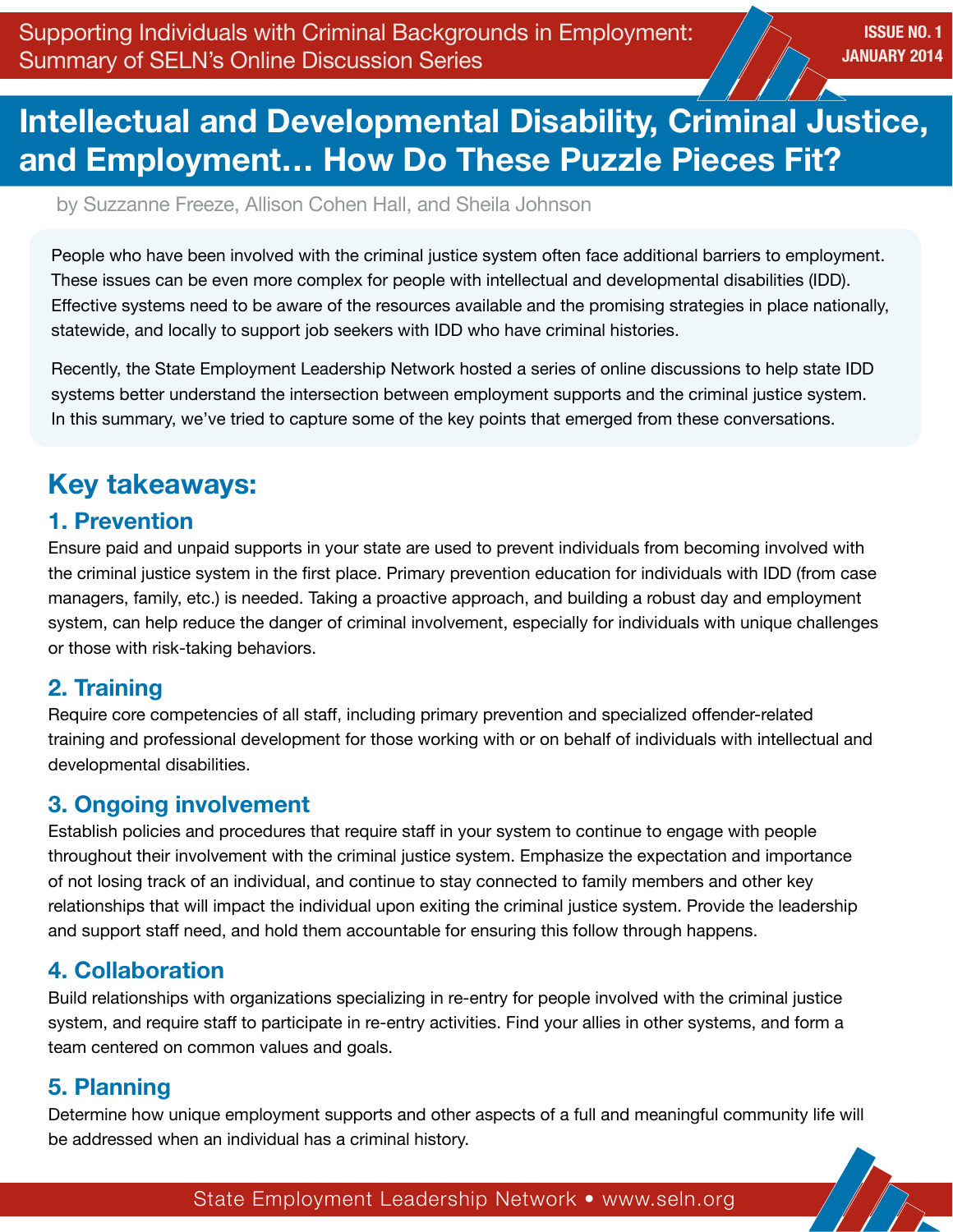# Discussion Summaries

## **Demystifying the Criminal Justice System**

*Facilitator:* Randy Loss, Pennsylvania Office of Vocational Rehabilitation

**Speaker:** Dr. Beverly Frantz, project director for the Criminal Justice and Sexual Health Initiatives at the Institute on Disabilities, Temple University

Dr. Frantz provided an overview of the criminal justice system, pointing out ways that it is different from the vocational rehabilitation and IDD systems. She highlighted the steps that take a suspect from the point of arrest through re-entry into the community (see the appendix for more on this process).

At each step, a decision is made whether to move the case to the next level. All cases follow the formal route through the system. However, the system is not always sensitive or responsive to the needs of individuals with IDD. Misunderstandings between the individual and the criminal justice system can force a person through the system unnecessarily, and lead to unwarranted and unfair punishment.

It is critical to identify joint training opportunities and develop inter-system relationships to educate criminal justice system staff on various disabilities and potential issues to anticipate post-incarceration. Developing a better understanding of each other's systems leads to improved outcomes for individuals, families, communities, and professional staff.

Training for IDD system staff should provide answers and generate solutions to the potentially damaging issues individuals face at each step in the judicial process.

- ❖ How does law enforcement communicate with the suspect?
- ❖ What level of training has the office officer had in dealing with individuals with IDD?
- ❖ Does an officer have effective strategies to approach an individual with a developmental disability, such as autism?

### DID YOU KNOW?

**People with IDD are more susceptible to accusations of criminal behavior. Once involved with the system, defendants with IDD often unwittingly waive their rights. Once sentenced, they are more likely to serve out the maximum prison sentences as they may commit infractions because they do not understand the rules while incarcerated.**

- ❖ Does the individual understand the legal ramifications of arrest?
- ❖ Does the individual understand his or her Miranda rights?
- ❖ Where are preliminary arraignments conducted online or in person?
- ❖ How is it determined whether or not the individual is competent to stand trial?
- ❖ Does the judge understand the disability enough to evaluate the behavior appropriately?
- ❖ Is the individual able to understand judicial questioning?
- ❖ Is there a court-appointed person to help the individual and family understand and move through the process?
- ❖ Who is available outside the criminal justice system to help the individual and family move through this process?
- ❖ What role does employment status play in the decisions made in court and re-entry?

### DID YOU KNOW?

**A person with IDD can become involved in the criminal justice system as a witness, victim, or defendant. The rate of victimization for people with IDD can be four to ten times higher than for people without disabilities.**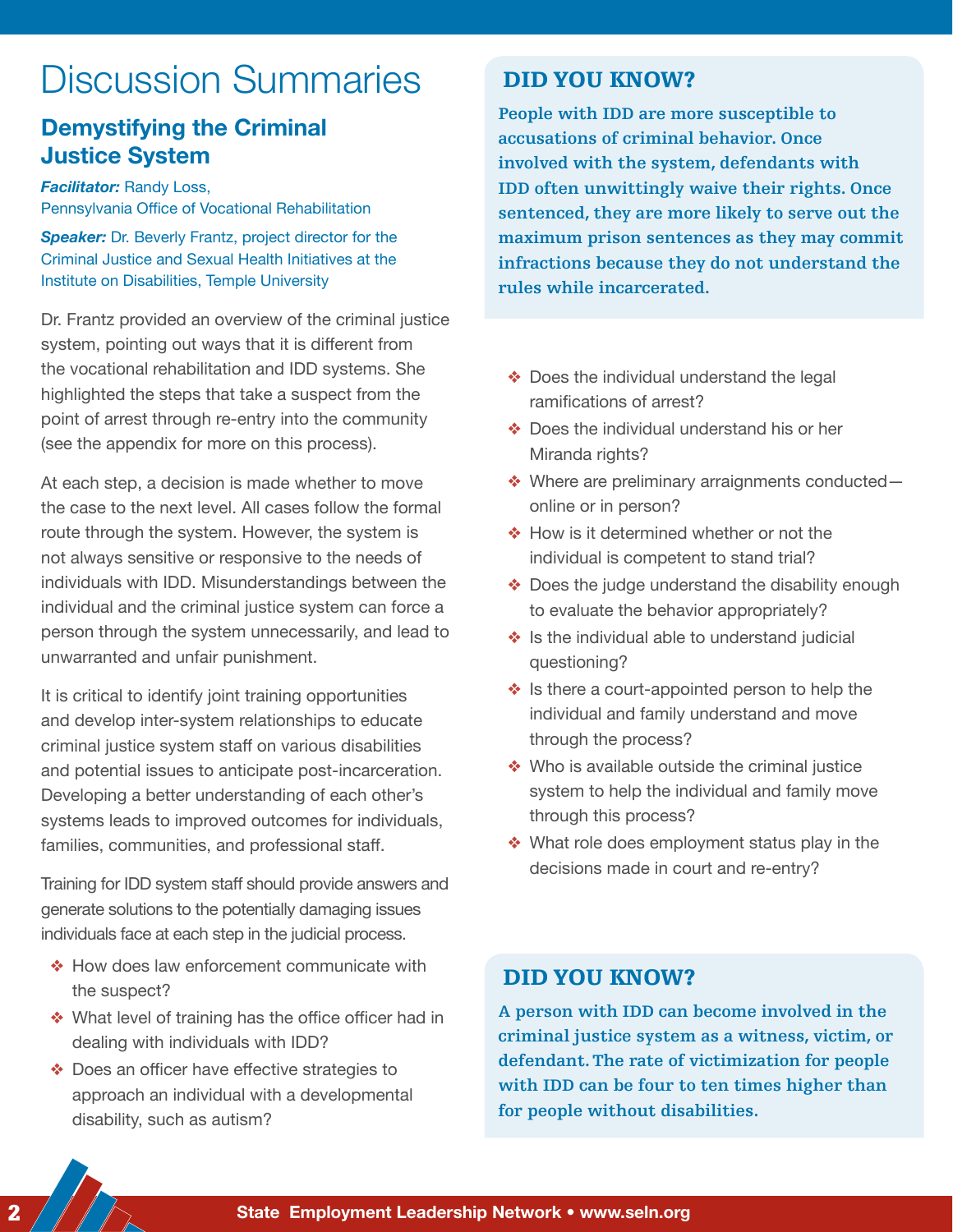## **Community Resources**

*Facilitator:* Randy Loss,

Pennsylvania Office of Vocational Rehabilitation **Speaker:** Melanie G. Snyder, executive director of the Lancaster County Reentry Management Organization

Ms. Snyder led a discussion on how to support offenders with IDD in the reentry process. She emphasized collateral consequences—the issues people face after they have served their time in prison or completed probation or parole requirements. Collateral consequence effects include restrictions on housing, employment, education, voting rights, family/ paternal rights, and access to government resources.

### Other key points:

- ❖ Online database for collateral consequences: www.abacollateralconsequences.org/
- ❖ This database describes federal and state statutes that impose collateral consequences for criminal convictions. For example, in Pennsylvania, 712 laws impose limits or restrictions on different types of employment/ professional licensure for people convicted of certain crimes.
- ❖ Common barriers that could affect employment and need to be addressed in the individual planning process: loss of family connections and communication during incarceration (e.g., non-contact visitation, expensive phone rates, incarceration far from home); loss of identification (forms of identification lost during arrest; driver's license suspended or revoked); financial impacts of incarceration (fines, per diem fees, restitution); housing ("Not In My Back Yard," Section 8 housing restrictions); employment, business, and occupational licenses; education and student loans; voting rights
- ❖ Factors affecting reentry: family/parental rights, access to government benefits, long-term criminal justice supervision requirements and restrictions, registration requirements (e.g., for sex offenders), inadequate medication and mental health services while incarcerated

**The appendix provides details of the criminal justice process, to emphasize what is happening at each step and to highlight how the IDD system may become engaged or stay abreast of changes.**

## **Employment for People with Criminal Backgrounds**

*Facilitator:* Randy Loss, Pennsylvania Office of Vocational Rehabilitation

*Speaker:* John Rakis, president of John Rakis and Associates, a consulting firm which provides services to criminal justice agencies and their community partners

Mr. Rakis discussed employment for people with IDD who have criminal backgrounds. Like the previous presenters, Mr. Rakis opened with an emphasis on the need for prevention or diversion of people from the system entirely. From extensive experience working with this population, he shared poignant stories to illustrate common challenges, including an individual with IDD who was mistakenly arrested for a crime in which he was actually the victim.

#### The discussion covered the following areas:

- ❖ how to establish partnerships in the criminal justice system;
- ❖ how to determine the needs of employers; and
- ❖ practical strategies for creating connections that can lead to employment.

### Other key topics:

❖ Establish partnerships between the disability and the criminal justice systems. Diversion programs exist, but are not prevalent enough to meet the needs of individuals with IDD in the system. Probation and parole systems may even inhibit individuals from working, especially if they are bound by overly stringent conditions of supervision. While work is a "requirement" in the parole process, it is not always emphasized, or even a measure for which probation and parole officers are held accountable.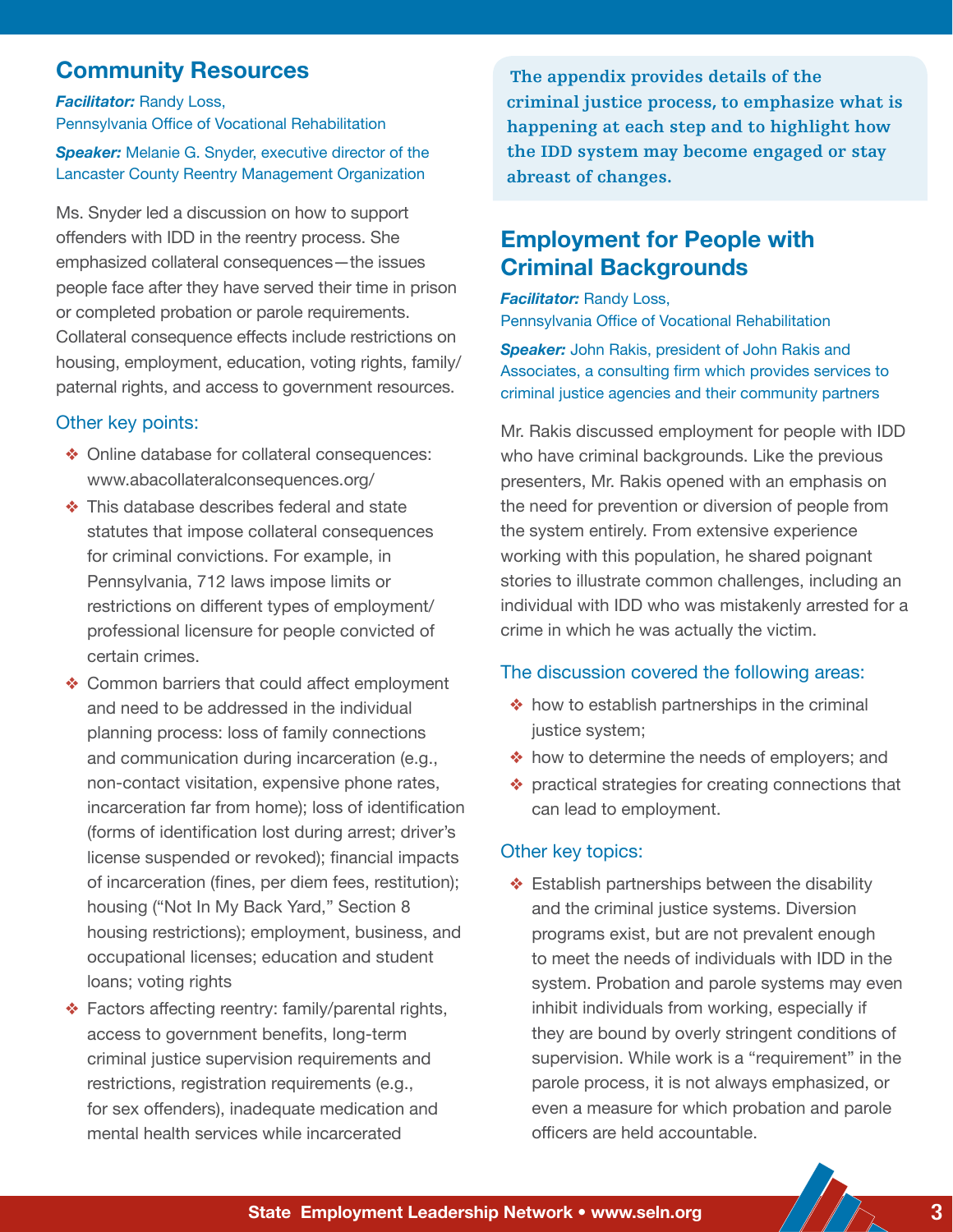- ❖ In some local and statewide criminal justice systems, there has been a push to provide staff training on working collaboratively with the criminal justice system. There is also an emphasis on forming reentry partnerships with communitybased organizations to reduce recidivism. Those collaborations can yield significant results. For example, federal probation staff in Missouri developed partnerships with community entities such as mental health organizations and faithbased organizations. As a result, Missouri has high employment rates among people with criminal backgrounds.
- ❖ Practical strategies for approaching the criminal justice system include offering training that staff perceive as relevant to their work, and forming a relationship with probation and parole officers, letting them know the IDD system supports that are available and why they are important. Mr. Rakis emphasized the need for the disability community to take the initiative on developing these important relationships with the criminal justice system.
- ❖ Develop employer-focused initiatives:
	- Make visits to companies; develop training initiatives focused on understanding and meeting the needs of employers; continually work to understand the employer and the prospective culture; know what skill set is required, the history of the employer, whether they have hired individuals with criminal histories in the past, and what has worked or not worked.
	- Be clear and concise about "what's in it for them." Learn a two-minute "elevator" presentation: introduce yourself, your services, why they should be engaged with you, and brainstorm future activities that build rapport (e.g., informational interview).
	- Prepare the individuals with whom you work for the interview. Coach the individual to create and deliver a speech that briefly discloses his/her engagement with the criminal justice system (referred to as the "incarceration speech"). Keep it simple, emphasize skills, focus on the positives, and practice, practice, practice, so it sounds natural.
- Highlight benefits for employers such as tax credits and the federal bonding program.
- Build relationships with the community to overcome challenges associated with collateral consequences.
- Find events to support your organization's marketing and information dissemination efforts. Be clear about what you are sharing and asking of employers (e.g., opportunities for mock interviews).

# **Conclusion**

Many states are releasing new statements and policies that prioritize employment in the community, emphasize the importance of ending practices of segregation, and highlight the need for individuals to have opportunities to accumulate assets. Yet as more individuals carve out a role in community and interact with a wider array of people, new challenges materialize with unique consequences. Leadership staff in public systems of support are rethinking key roles and responsibilities as a shift occurs in the types of services offered and staffing is adjusted to meet emerging needs, such as preventing and responding to individuals engaged in the criminal justice system.

SELN member states will continue to explore ways to support individuals who are seeking communitybased jobs and have criminal histories. Future sessions include a focus on individuals with substance abuse issues, as well as specific strategies for those requiring particular supervision or support following their involvement with the criminal justice system.

## **Links to the webinar recordings**

Demystifying the Criminal Justice System, with Dr. Beverly Frantz *http://tinyurl.com/seln-franz*

Community Resources, with Melanie Snyder *http://tinyurl.com/seln-snyder*

Employment for People with Criminal Backgrounds, with John Rakis *http://tinyurl.com/seln-rakis*

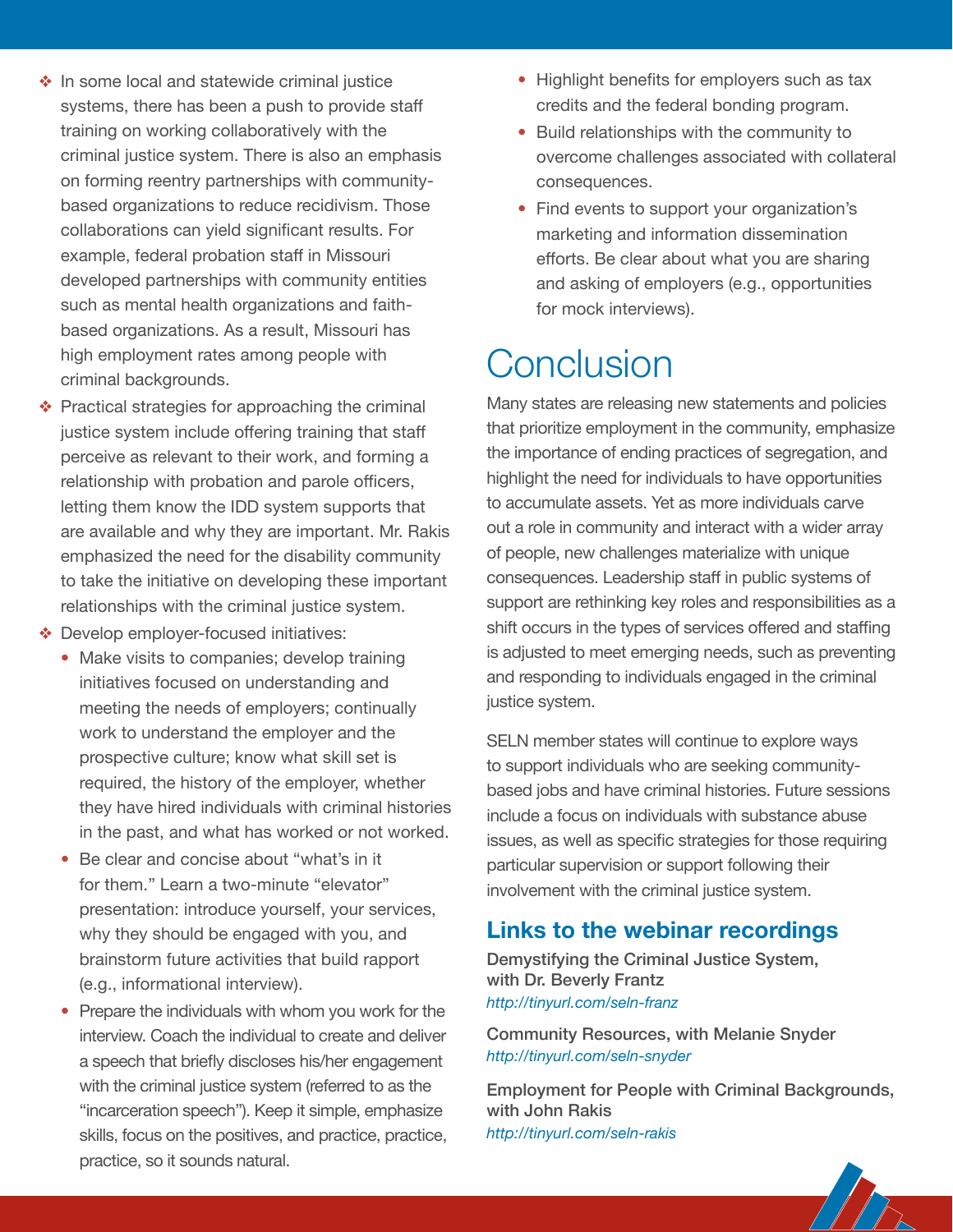# Additional Resources

Justice Advocacy Guide *www.thearc.org/document.doc?id=3669 (includes lengthy list of specialized resources)*

People with Intellectual Disabilities & Sexual Offenses *www.thearc.org/document.doc?id=3658*

People with Intellectual Disabilities in the Criminal Justice System: Victims & Suspects *www.thearc.org/document.doc?id=3664*

National Disability Rights Network-CJ Resources *www.ndrn.org/en/issues/criminal-justice.html*

Doing Justice? Criminal Offenders with Developmental Disabilities. Detailed research findings. (Petersilia, 2000) *www.eric.ed.gov:80/PDFS/ED465905.pdf*

The Criminal Justice and Human Services Systems: A Coordination Handbook. (South Dakota's Center for Disabilities, 2006) *http://dhs.sd.gov/ddc/documents/CJHB7-27-07.pdf*

National Reentry Resource Center *www.nationalreentryresourcecenter.org*

Reentry Mythbusters: fact sheets to clarify federal policies that affect formerly incarcerated individuals and their families

*www.nationalreentryresourcecenter.org/ documents/0000/1090/REENTRY\_MYTHBUSTERS.pdf*

The Criminal Justice Advocacy Program is the only one of its kind in New Jersey that provides alternatives to incarceration on behalf of individuals with developmental disabilities who are defendants in the criminal justice system through advocacy, case management, education, and training: *www.arcnj.org/programs/criminal\_justice\_advocacy.html*

Suspects with developmental disabilities and the criminal justice system *www.arcunion.org/resources/pdfs/ ithddadwarenessforofficers.pdf*

The State Employment Leadership Network (SELN) is a cross-state cooperative venture of state MR/DD agencies that are committed to improving employment outcomes for adolescents and adults with developmental disabilities. Working documents contain information collected in response to state requests, and federal, state and local initiatives of interest to the SELN membership. They are intended to share work in progress but may not be a comprehensive analysis or compilation. Working documents are updated over time as information changes.

The SELN is a joint program of the Institute for Community Inclusion at UMass Boston and the National Association of State Directors of Developmental Disabilities Services.



**The authors would like to acknowledge and thank the following individuals for their participation, feedback and editorial assistance:**

> Randy Loss Dr. Beverly Frantz Melanie G. Snyder John Rakis Anya Weber David Temelini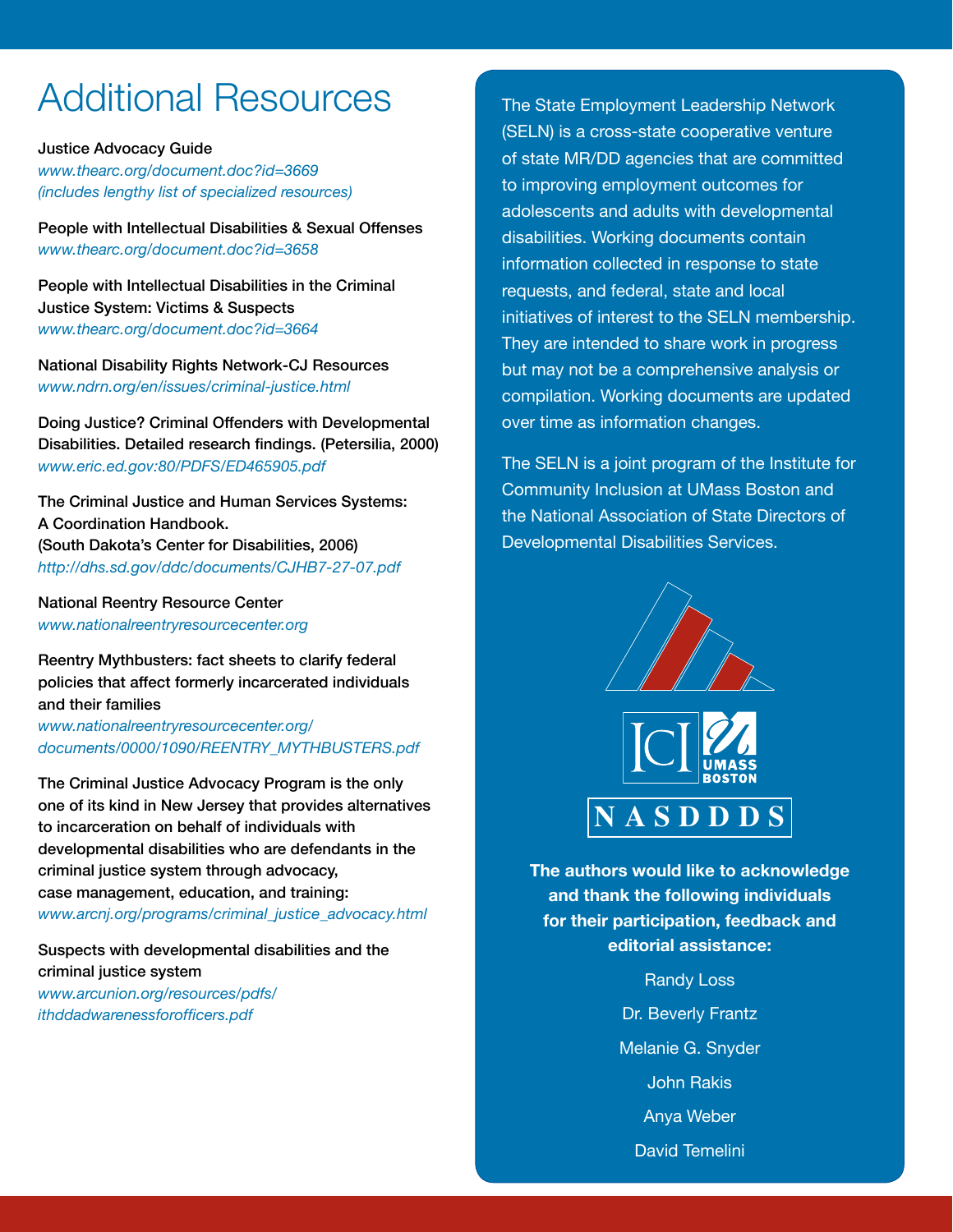

### Arrest

The first step in the criminal justice process is contact with police. In most instances, police action begins while the officer is on patrol. For example, a police officer might observe a suspicious behavior (e.g., the officer observes, or a neighbor reports, someone looking into the window of a house where the officer and/or neighbor believes the person does not reside, or a person walking in an erratic manner). Depending upon the circumstances, specially trained officers, such as Crisis Intervention Team officers, may be dispatched.

### Investigation

If the police officer believes the information received and/or behavior observed rises to the level of a violation of the crime code, an investigation begins. An investigation consists of interviewing victims, witnesses, and suspects; analyzing the information gathered for validity, reliability, and accuracy; and compiling the information in a comprehensive and factual manner to be presented to the office of the district attorney. An investigation can take several hours, weeks, months, or longer.

*There are two ways an arrest can be processed following an investigation.*

### *Full Process*

The person is taken into custody, searched, and transported to police headquarters. Once at headquarters, processing begins. Full processing includes recording the person's name and the crime for which they were arrested; fingerprinting; photographing the person (mug shot); taking, logging, and holding the person's personal property; searching the person; gathering additional

information about the person, including checking for any outstanding warrants or prior arrests; and placing the person in a holding cell.

### *Partial Process*

There are times when someone can be arrested, brought into police headquarters, fingerprinted, photographed, and released pending a summons. A summons listing the date and time of the preliminary arraignment will be sent to the individual.

### Miranda Rights

It is a misconception that Miranda rights must be read to everyone taken into custody. If taken into custody and asked only generic information (name, address, occupation, etc., and nothing about the crime), a person does not need to be read Miranda rights. However, Miranda rights must be read aloud when the individual in custody is asked questions about the crime.

### Preliminary Arraignment

The purpose of the preliminary arraignment is for the defendant to be told of the criminal charges; provided with a copy of the charges; advised of his or her rights, including the right to an attorney; and ordered to appear at the scheduled preliminary hearing. A date, time, and location of the preliminary hearing are set. The defendant is not asked any questions about the charges.

At the preliminary arraignment, the district court judge decides if the defendant should be released on bail, released on own recognizance, released under certain conditions, or remanded to jail without bail.